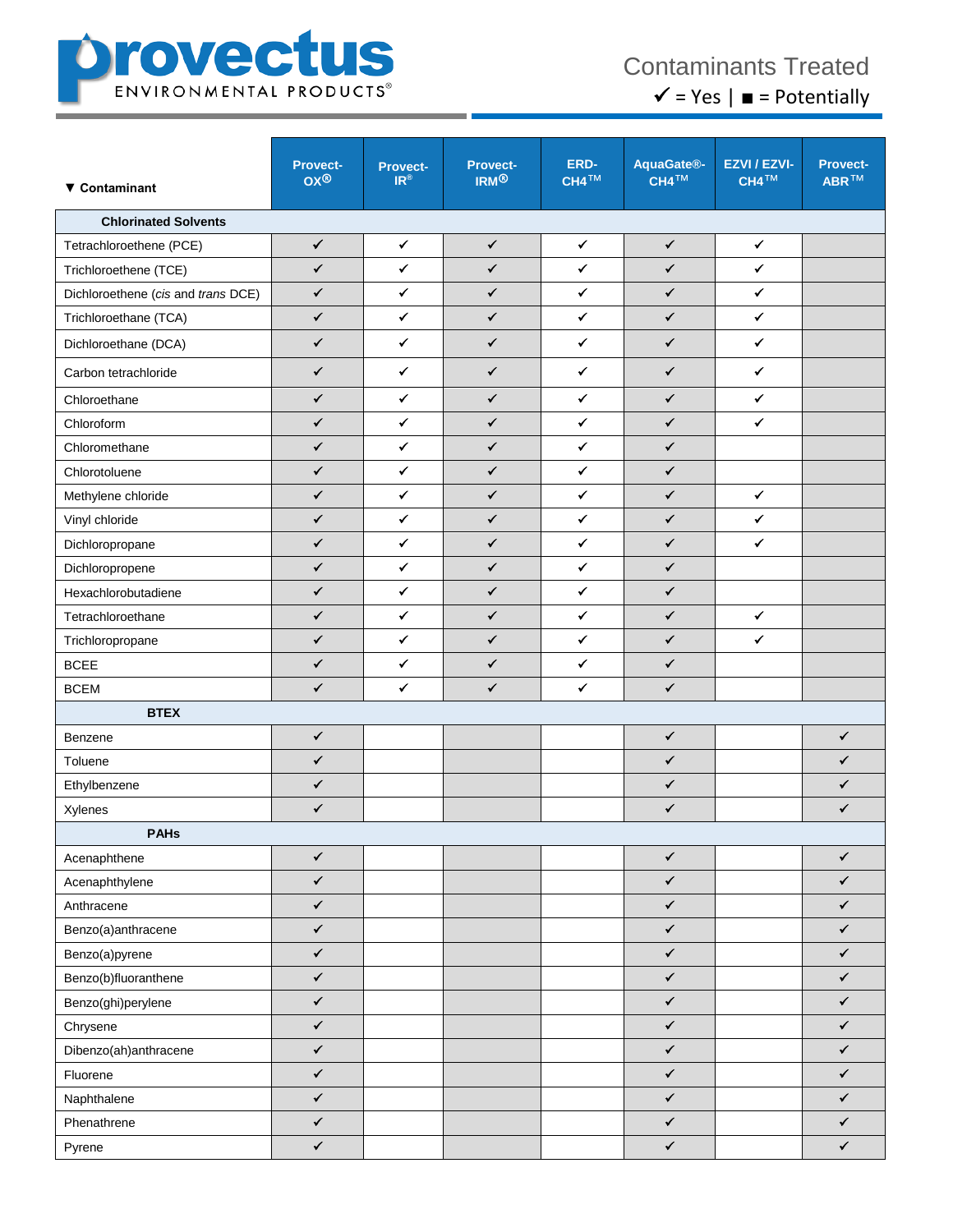| Oxygenates                           |              |                |                |              |              |              |              |  |
|--------------------------------------|--------------|----------------|----------------|--------------|--------------|--------------|--------------|--|
| Methyl tert-butyl ether (MTBE)       | $\checkmark$ |                |                |              | $\checkmark$ |              | ✓            |  |
| Tert-butyl alcohol (TBA)             | $\checkmark$ |                |                |              | $\checkmark$ |              | $\checkmark$ |  |
| <b>Petroleum Hydrocarbons</b>        |              |                |                |              |              |              |              |  |
| GRO (octane)                         | $\checkmark$ |                |                |              | $\checkmark$ |              | $\checkmark$ |  |
| DRO (dodecane)                       | $\checkmark$ |                |                |              | $\checkmark$ |              | $\checkmark$ |  |
| ORO (C20 alkane)                     | ✓            |                |                |              | $\checkmark$ |              | $\checkmark$ |  |
| Creosote (coal tar)                  | $\checkmark$ |                |                |              | $\checkmark$ |              | $\checkmark$ |  |
| <b>Phenols</b>                       |              |                |                |              |              |              |              |  |
| Phenol                               | $\checkmark$ |                |                |              | ✓            |              | $\checkmark$ |  |
| 4-chloro-3-methyl phenol             | $\checkmark$ |                |                |              | $\checkmark$ |              | $\checkmark$ |  |
| 2-chlorophenol                       | ✓            |                |                |              | $\checkmark$ |              | ✓            |  |
| 2,4-dichlorophenol                   | $\checkmark$ |                |                |              | $\checkmark$ |              | ✓            |  |
| 2,4-dinitrophenol                    | $\checkmark$ |                |                |              | ✓            |              | $\checkmark$ |  |
| 4-nitrophenol                        | $\checkmark$ |                |                |              | ✓            |              | ✓            |  |
| Pentachlorophenol                    | $\checkmark$ | $\checkmark$   | $\checkmark$   | $\checkmark$ | $\checkmark$ |              | ✓            |  |
| Chlorobenzenes                       |              |                |                |              |              |              |              |  |
| Chlorobenzene                        | $\checkmark$ | $\checkmark$   |                | $\checkmark$ | $\checkmark$ |              |              |  |
| Dichlorobenzene                      | $\checkmark$ | $\checkmark$   |                | ✓            | $\checkmark$ |              |              |  |
| Trichlorobenzene                     | $\checkmark$ | $\checkmark$   |                | $\checkmark$ | $\checkmark$ |              |              |  |
| <b>Haloalkanes</b>                   |              |                |                |              |              |              |              |  |
| Dichlorodifluoromethane (Freon 12)   | $\checkmark$ | ✓              | $\checkmark$   | ✓            | ✓            | ✓            |              |  |
| Trichlorofluouromethane (Freon 11)   | $\checkmark$ | $\checkmark$   | $\checkmark$   | $\checkmark$ | $\checkmark$ | $\checkmark$ |              |  |
| Trichlorotrifluoroethane (Freon 113) | $\checkmark$ | $\checkmark$   | $\checkmark$   | $\checkmark$ | $\checkmark$ | $\checkmark$ |              |  |
| <b>PFOS</b>                          | $\checkmark$ | $\blacksquare$ | $\blacksquare$ |              | ✓            |              |              |  |
| <b>PFOA</b>                          | $\checkmark$ | $\blacksquare$ | п              |              | $\checkmark$ |              |              |  |
| <b>Pesticides &amp; Herbicides</b>   |              |                |                |              |              |              |              |  |
| α-Chlordane                          | $\checkmark$ | ✔              | $\checkmark$   |              | ✓            |              |              |  |
| Heptachlor Epoxide                   | $\checkmark$ | ✓              | $\checkmark$   |              | ✓            |              |              |  |
| Lindane (hexachlorocyclohexane)      | $\checkmark$ | $\checkmark$   | $\checkmark$   |              | $\checkmark$ |              |              |  |
| DDT, DDD, DDE                        | $\checkmark$ | $\checkmark$   | $\checkmark$   |              | $\checkmark$ |              |              |  |
| Toxaphene                            | $\checkmark$ | $\checkmark$   | $\checkmark$   |              | $\checkmark$ |              |              |  |
| Dieldrin                             | $\checkmark$ | $\checkmark$   | $\checkmark$   |              | $\checkmark$ |              |              |  |
| $2,4-D$                              | $\checkmark$ | $\checkmark$   | $\checkmark$   |              | $\checkmark$ |              |              |  |
| $2,4,5 - T$                          | $\checkmark$ | $\checkmark$   | $\checkmark$   |              | $\checkmark$ |              |              |  |
| Endrin                               | $\checkmark$ | $\checkmark$   | $\checkmark$   |              | $\checkmark$ |              |              |  |
| <b>Energetics</b>                    |              |                |                |              |              |              |              |  |
| TNT                                  | $\checkmark$ | $\checkmark$   | $\checkmark$   | $\checkmark$ | $\checkmark$ |              |              |  |
| <b>DNT</b>                           | $\checkmark$ | $\checkmark$   | $\checkmark$   | $\checkmark$ | $\checkmark$ |              |              |  |
| Nitroglycerine                       | $\checkmark$ | $\checkmark$   | $\checkmark$   | $\checkmark$ | $\checkmark$ |              |              |  |
| HMX                                  | $\checkmark$ | $\checkmark$   | $\checkmark$   | $\checkmark$ | $\checkmark$ |              |              |  |
| <b>RDX</b>                           | $\checkmark$ | $\checkmark$   | $\checkmark$   | $\checkmark$ | $\checkmark$ |              |              |  |
| Perchlorate                          |              | $\checkmark$   | $\checkmark$   | $\checkmark$ | $\checkmark$ |              |              |  |
| <b>Miscellaneous</b>                 |              |                |                |              |              |              |              |  |
| Acetone                              | $\checkmark$ |                |                |              | $\checkmark$ |              | $\checkmark$ |  |
| 4-methyl-2-pentanone                 | $\checkmark$ |                |                |              | $\checkmark$ |              | $\checkmark$ |  |